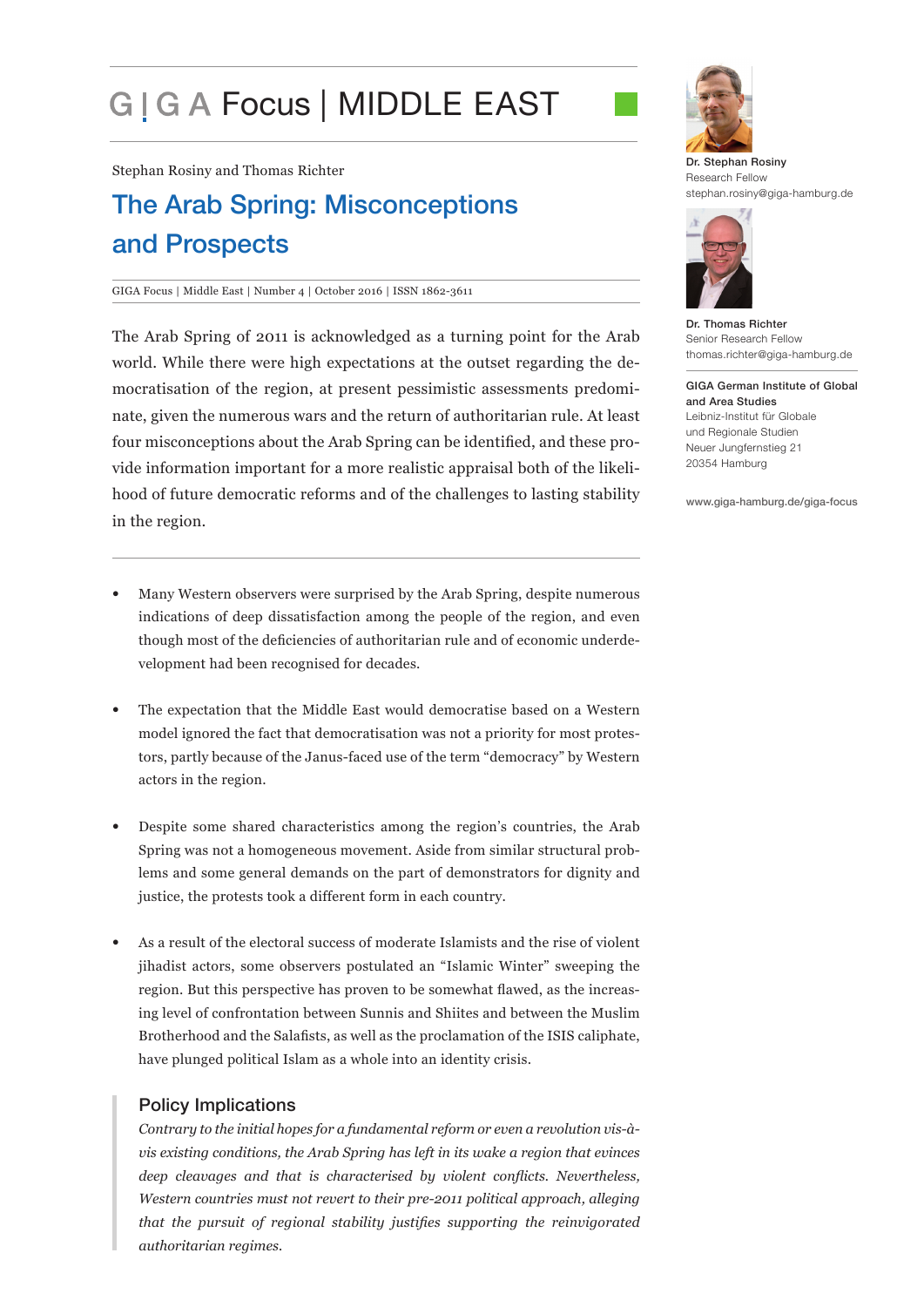#### The Arab Spring as a Turning Point

In early 2011, mass demonstrations that would go down in history as the "Arab Spring" shook the Middle East. Except in the small Gulf monarchies of Qatar and the United Arab Emirates, there were demonstrations against the ruling regimes in every Arab country. In some countries, they developed into broad protest movements crossing ethnic and religious boundaries. Long-standing despots were overthrown in Tunisia, Egypt, Libya, and Yemen (Rosiny 2011; Richter 2011). Rightly so, these occurrences are spoken of as a major historical event (Perthes 2011), a turning point for the Middle East.

However, almost none of the initially high expectations held by most of the people in the region were met. Neither were fundamental reforms implemented nor were – except in the case of Tunisia – constitutionally guaranteed and state-protected civil rights and liberties introduced. Through a mixture of a carrot-and-stick approach, cosmetic reforms, financial incentives, a ramped-up use of both surveillance technology and methods of state repression, and even violent suppression of the opposition, most autocrats succeeded in co-opting, dividing, intimidating and, finally, subduing the heterogeneous protest movements. Following a short period of instability, many authoritarian regimes were able to consolidate their rule. After the world market price for crude oil first began to drop in 2014, the economic and social situation in most of the region's countries became even more critical. The root causes of the waves of protest in 2011 – authoritarian regimes and long-standing socio-economic crises – persist unabated.

Only in Tunisia, whose President Ben Ali fled the country on 14 January 2011, was a regime change initiated which led to a process of democratisation that has managed to endure – though it should in no way be seen as irreversible. In Syria, Libya, Yemen, and Iraq, mutually reinforcing violence in protests that began peacefully escalated between demonstrators and forces of state repression. These conflicts led to civil wars that are ongoing and whose flames are being fanned by intervening, rivalling regional powers. The consequences of the dramatic regional upheavals extend to Europe: in the power vacuum of failed states, jihadists from Al-Qaeda and the self-proclaimed "Islamic State" (IS) have established themselves, carrying out terrorist attacks worldwide. Millions of people are fleeing war and violence. So far, only a small portion of them have made it to Europe, but it was enough to throw the European Union into a serious crisis. How is it that the Arab Spring, which once had been such a beacon of hope, ended up escalating into civil wars in some countries and leading to the restoration of autocrats in others? Do the prerequisites for a fundamental reform of political systems not (yet) exist in the Arab world? Was the expectation of widespread democratisation expressed by exogenous forces and by certain actors in the region unrealistic from the get-go?

In a critical review of the events of 2011, four misconceptions related to the Arab Spring can be identified.

# The Onset of the Arab Spring: Out of the Blue?

Many researchers and politicians were caught off guard by the Arab Spring's onset and by the speed with which it spread throughout the region. In the course of 2011,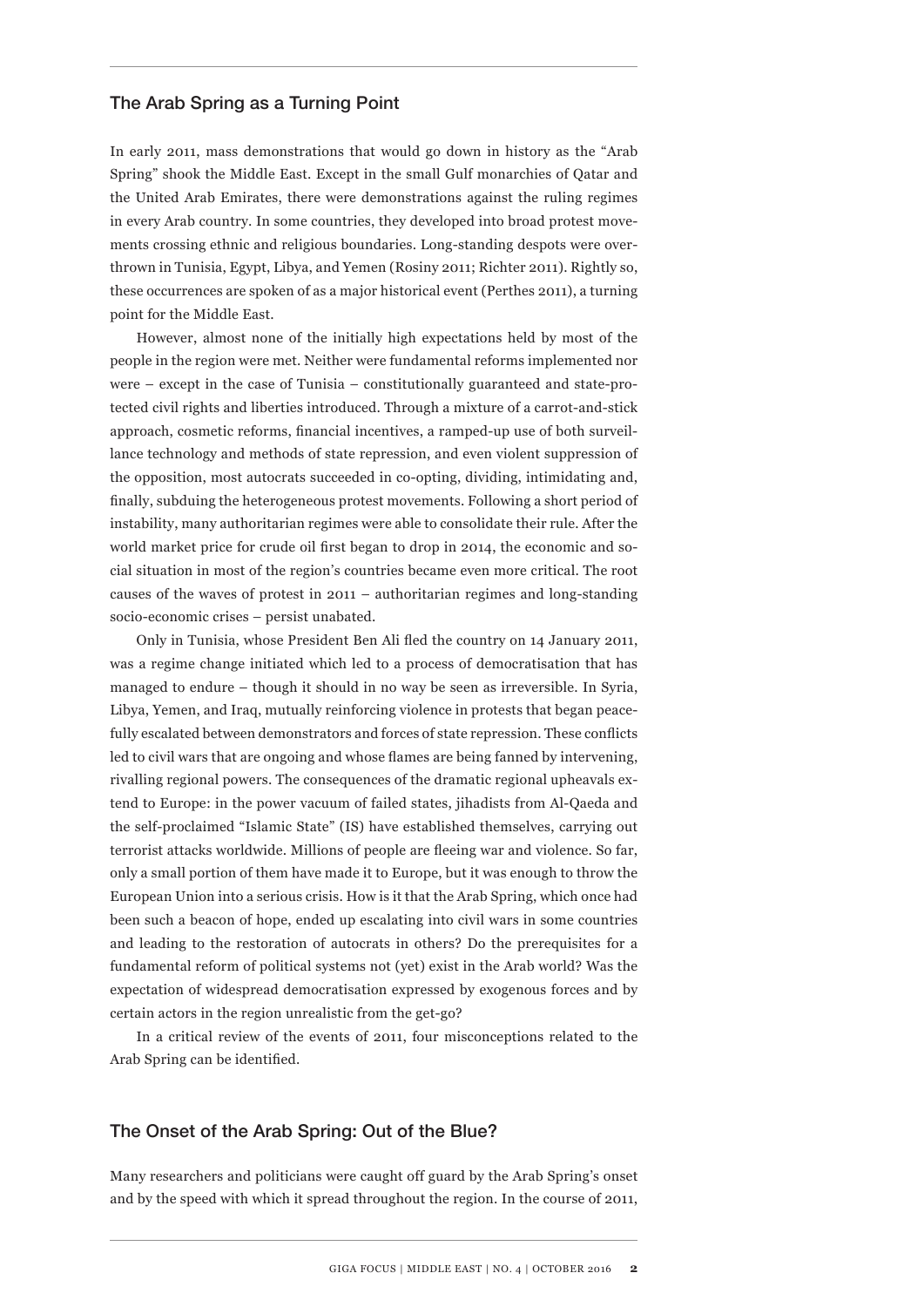various publications asserted that the Arab Spring "came out of the blue." Even today it is still claimed that the developments of early 2011 could not have been predicted (see, for example, Howard and Walters 2014). If, however, the situation before 2011 had been more carefully examined, one would have noted indications that increasing protests were taking shape. There had been demonstrations since the 1990s in most of the countries of the region – around corruption, despotism, social injustices, and economic inequality. Workers struck for higher wages and in protest of massive job loss. Most of these protests remained relatively localised, limited to the national realm, going unremarked upon at the regional and global levels. This began to change only at the turn of the millennium, as protests proliferated in several countries. The Second Intifada in the Palestinian territories in 2000, the US-led Iraq War to topple Saddam Hussein in 2003, and the publication of the Muhammad caricatures in 2005 drew people to the streets from Morocco to Yemen. These demonstrations of discontentment, however, were only obliquely directed at the respective country's authoritarian regime. Often, inactivity on foreign policy was the sole complaint directed towards the regime. But in some cases, even then, there were instances of protest explicitly targeting the ruling autocrats; most of those protests were repressively quashed.

Moreover, many of the deficits named by the Arab Spring demonstrators had been recognised for years. In the first decade of the 2000s, a group of Arab scholars drafted the Arab Human Development Reports, **[1]** an impressive documentation of the political, economic, and social problems of the region. Economic underdevelopment and enormous wealth gaps within and between countries were accompanied by a high rate of youth unemployment in most of those countries. Globalised media and a sharp increase – on paper – in the level of educational attainment raised people's expectations. But because of inadequate education, a lack of jobs, and abusive treatment by the state, these expectations largely went unmet, particularly in the republican regimes. The classified American embassy cables published by Wikileaks shortly before the Arab Spring corroborated the corruption of the Arab regimes and laid out in black and white what most people in the region had already suspected. In the particular case of Tunisia, the publication of evidence of the extent of corruption within President Ben Ali's family played a key role in the outbreak of the protests there. **[2]**

Therefore, it was not a question of *whether* but *when* the collective disaffection would finally boil over. Nevertheless, not a single one of these deficits has yet been redressed. In fact, many of the problems have even intensified and come to a head since the initial drop in the crude oil price in 2014. The political elites still see no need to introduce reforms and are instead once again focusing on stabilising their political power.

## The Arab Spring: A Democratic Movement?

At the beginning, many observers viewed the protest movements of the Arab Spring in the context of latecomers to the "third wave of democratisation," to use Samuel Huntington's terminology. Some argued that the events that have taken place in the Arab world since 2011 belong to a "fourth wave of democratisation" (Joffe 2011), while others spoke of even a "fifth wave" (Engin 2011) whose origin is the Middle

**1** The reports are available online here: www. arab-hdr.org (16 September 2016).

**2** See https://search. wikileaks.org/plusd/ cables/09TUNIS492\_a. html (16 September 2016).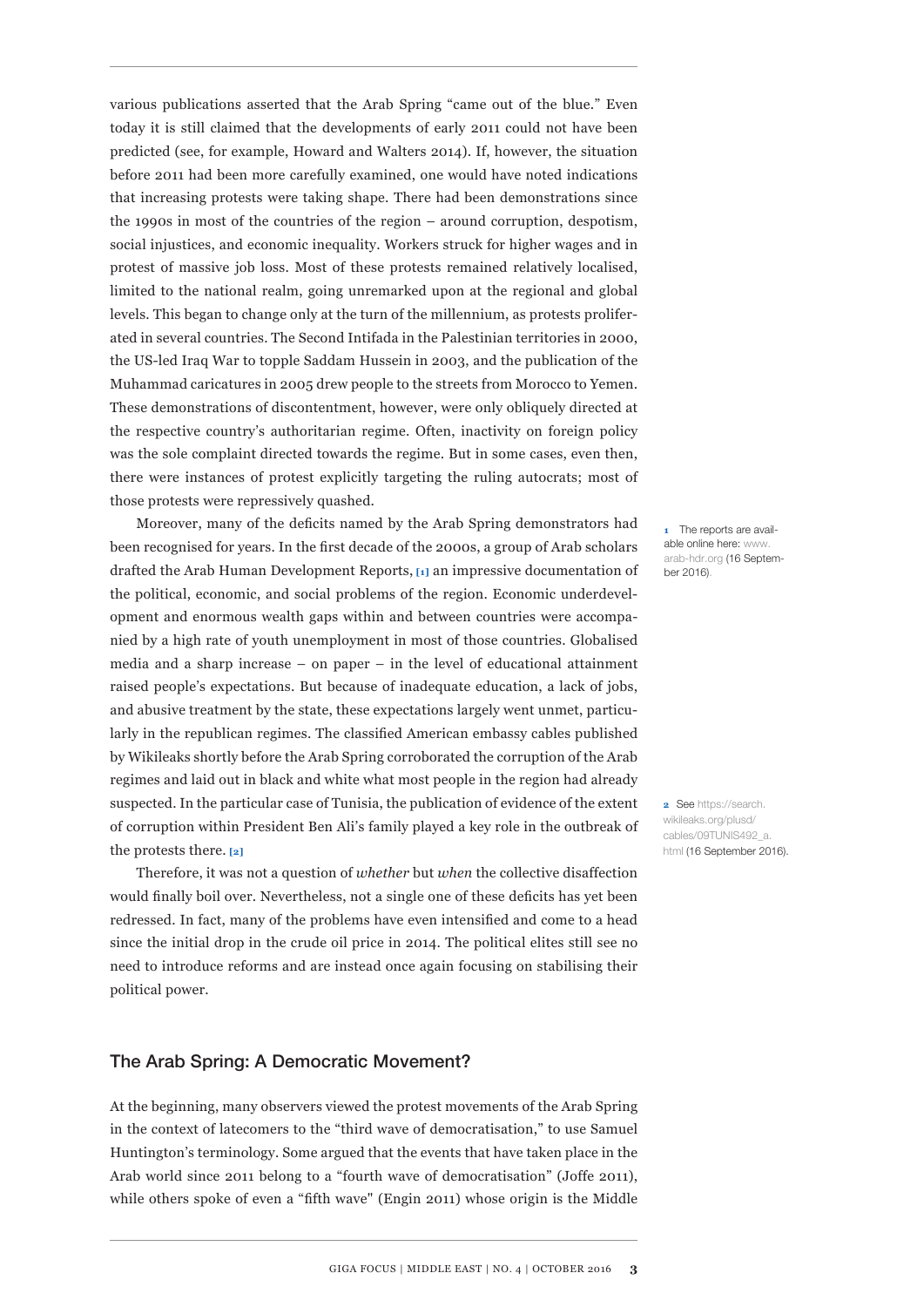East. Area experts, however, were more cautious in their judgments; though, even some of them considered the establishment of democratic conditions to be the main objective of the developments in the region (Gerges 2013).

It quickly became clear that these descriptions were too optimistic; at best, they were premature. Even in Tunisia, the model country of the Arab Spring, the democratisation following a Western example that many had hoped for remains a deficient and crisis-prone process. In Egypt, the prospects for democracy were crushed by an army coup in 2013; democracy hardly had a chance in any of the other countries. As a result, one could speak of a total failure of democracy in the Arab world.

In our view, it was flawed, exogenous wishful thinking right from the beginning that underlay the idea of a "wave of democratisation." The Arab Spring produced only very few demonstrators who demanded the introduction of democracy. The protestors' demands focused much more on issues of justice, freedom, and dignity, and they spoke against despotism, corruption, and clientelism. In some countries there were voices calling for the "overthrow of the system," but not in a single country was there significant demand for the installation of a liberal democracy. This does not mean, however, that the people of the region were not interested in democracy or that Muslims are inherently incapable of living under a democratic system. The reasons that the introduction of liberal democracy was not at the core of the Arab Spring are multifaceted and can be explained within a historical context.

Protestors came from nearly every single stratum of society. They publicly deplored a reality that no longer corresponded in any way to the visions and promises that the leaders of the republican regimes themselves had championed since independence (Schumann 2015). Nevertheless, in the course of 2011, secularists, Islamists, and the diverse, fragmented former opposition forces in each of those camps were unable to formulate a shared alternative vision of political order. The most significant actors from among the opposition groups viewed the future division of state power as, first and foremost, a zero-sum game. Except in the case of Tunisia, opposition forces were not capable of creating a new form of political power balancing that could have set in motion a process of democratisation. This failure of new (and old) political elites to find a political compromise can be explained essentially by three factors:

First, over the past several decades, the authoritarian regimes have suppressed the secular opposition and parts of the Islamic opposition, relying on the argument that divergent political thought would threaten national unity and security. As a consequence of this, a culture of critical political debate could not be established. Second, the authoritarian rulers have convinced the West that, given the threat posed by political Islam, their form of "guided democracy" is the preferable alternative. After the attacks of 11 September 2001 and in the joint "War on Terror," the West silently accepted the repression of protests, resumed its arms delivery, and supported, in the form of generous financial assistance, the purported reforms. From the West's perspective, the primacy of political stability was clear, even if that rule was authoritarian (Schlumberger 2012). Third, the people of the region were suspicious of liberal democracy, viewing it as a concept that the West, in the pursuit of its own interests, selectively either instituted or – when democracy ran counter to the West's interests – suspended. The United States used the idea of the introduction of democracy to legitimise its invasion of Iraq in 2003, flouting international law. But the West had also supported, or at least tolerated, military coups following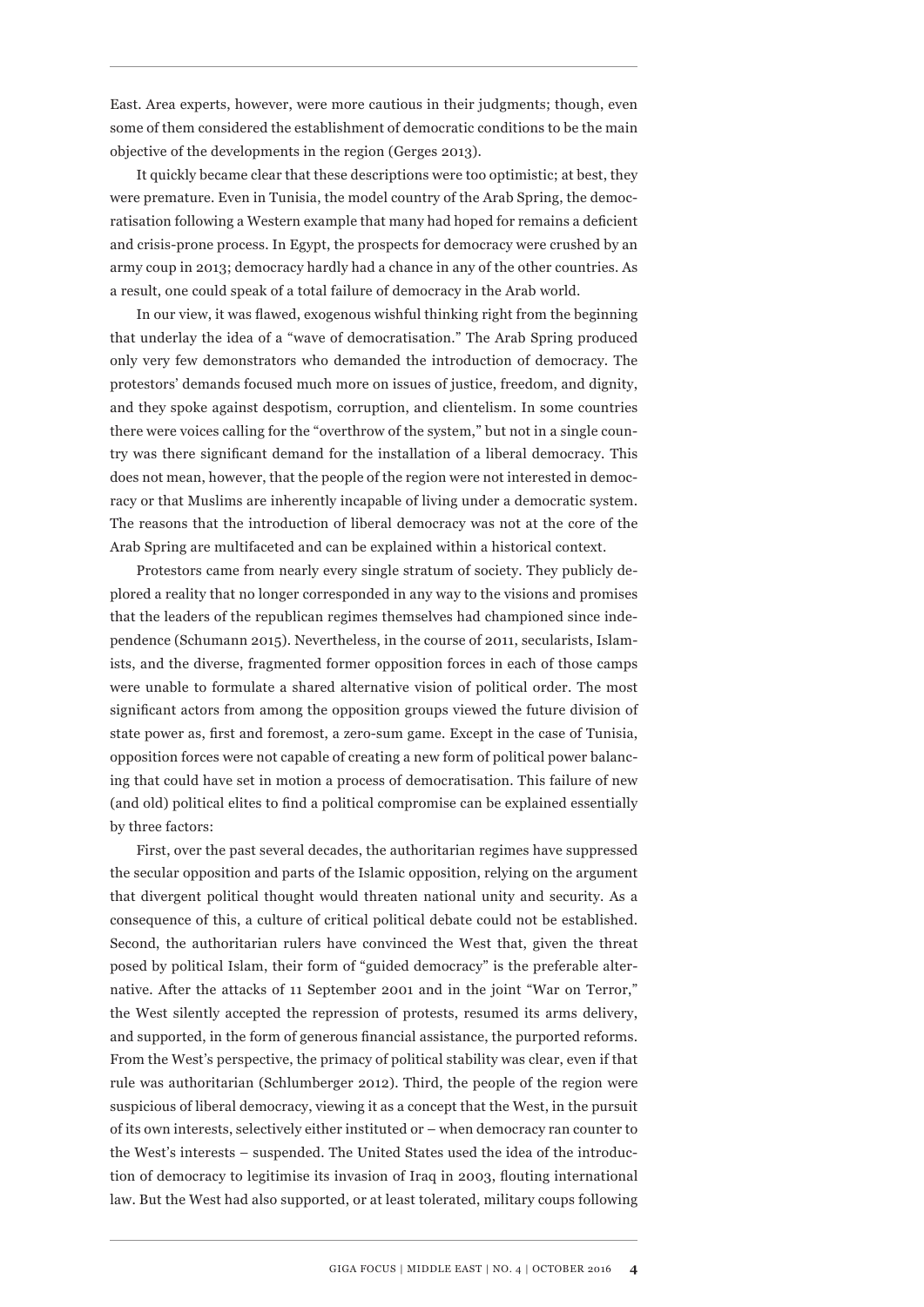elections won by Islamists in Algeria in 1992 and against Egypt's elected president, a member of the Muslim Brotherhood, in 2013, in addition to having boycotted the Hamas-led government elected in the Gaza Strip and the West Bank in 2006. Many opposition actors therefore doubted the sincerity of the West's intentions when the latter demanded the introduction of "real" democracy in the Middle East.

#### The Arab Spring: A Homogeneous Movement?

A third misconception is that the Arab Spring was a cohesive protest movement across the entire region. There were large areas of overlap in the causes of the discontentment, the forms of mobilisation, and the overarching demands for justice (*adala*), freedom (*hurriya*), dignity (*karama*), and respect (*ihtiram*). Those similarities notwithstanding, there were big differences from country to country that prevent us speaking of a homogeneous movement. The composition of the protest movements, the initiation and eventual direction of the demonstrations, the concrete demands of the opposition, and the reactions to those demands on the part of the authoritarian regimes – a mixture of repression and modest accommodation – were sometimes strikingly divergent. These differences correlate to wealth gaps across the region and within individual states: a particularly drastic contrast is represented by the Gulf monarchies on one side and Yemen, Egypt, and Syria on the other. In addition, social stratification, education levels, and the degree of industrialisation and urbanisation in each country shaped the make-up of the protestors and their concrete demands in addition to the resources available to both the opposition and the authoritarian regimes.

Because of these differences, the dynamics of the protests also differed, as did each regime's reaction. We can describe three basic constellations, which went on to develop in country-specific ways:

- 1. In some countries, including Egypt, Lebanon, Morocco, and Oman, youth from among the educated middle classes of the urban centres called for protest via their social networks. Modern media allowed many more people to be reached and drove the transnationalisation of the protests, which is why the number of demonstrators was unexpectedly high when viewed against earlier, similar events. Furthermore, the youth in some countries succeeded in politically activating segments of the lower and middle classes. State repression did not end the protests; rather, it led to their further mobilisation and expansion.
- 2. In Tunisia, Jordan, Bahrain, Syria, and Saudi Arabia, the protests started out on the periphery and were carried by groups that were discriminated against throughout the region or along socio-economic, sectarian, or ethnic lines. Only subsequently did countrywide movements emerge, movements that in some but not all cases succeeded in bringing the protests to their respective country's centre of power. In some countries – for example, Saudi Arabia – the protests were completely limited to a few groups and a few areas outside of the capital. Protests raged on and intensified only in places where the urban and peripheral orientations could be united to form a wide national movement; this was the case in Tunisia, Morocco, Syria, Libya, and Egypt.
- 3. The countries also differ in their experiences with past protests and uprisings, which served to shape the character of the exchanges between the regime and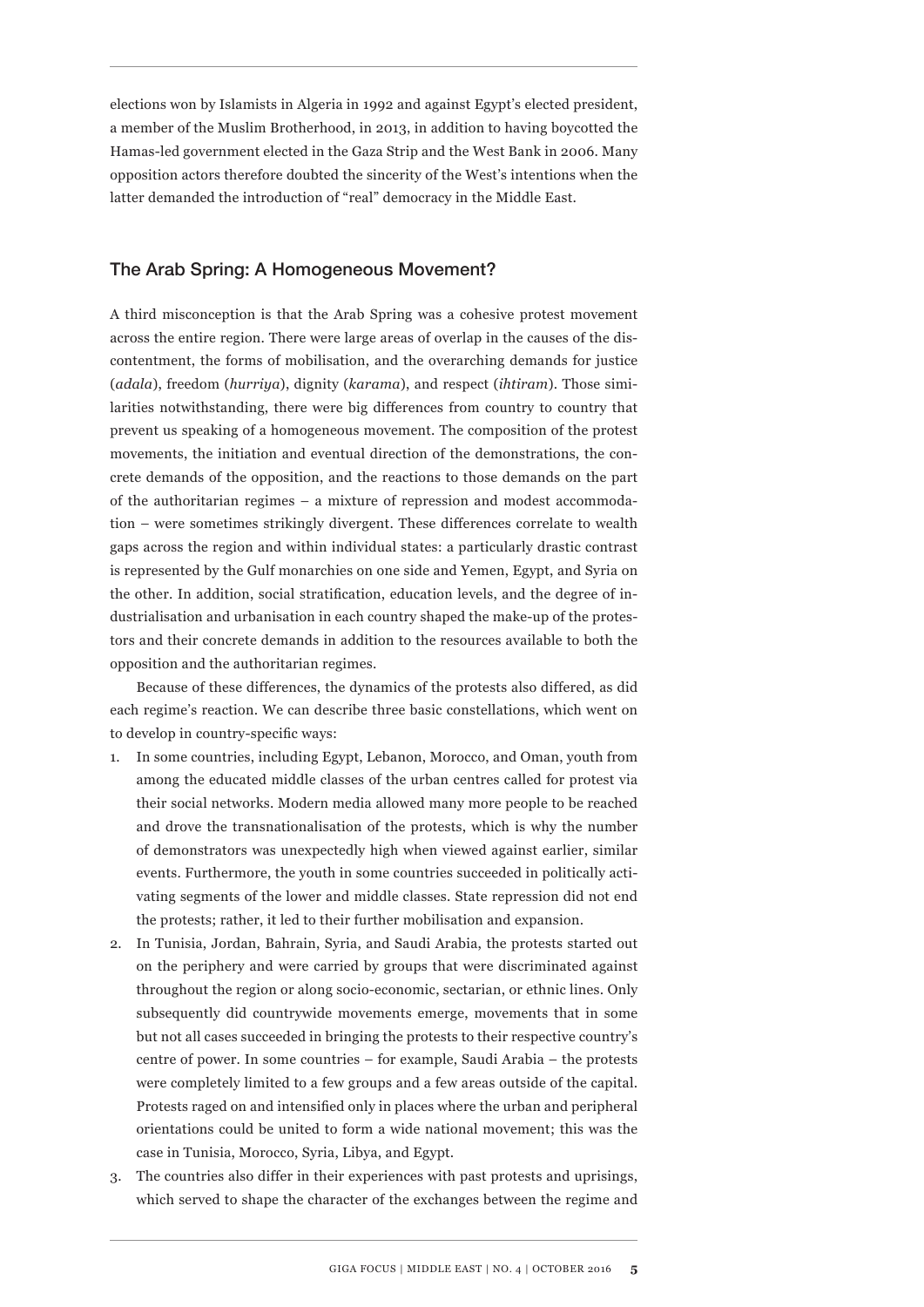the opposition during and after the Arab Spring in ways that were specific to each country. In states with histories of civil war, such as Lebanon, Sudan, and Algeria, as well as in Palestine and Iraq, protests either did not take place at all or were relatively moderate. It was not an infrequent worry that further sociopolitical polarisation could lead to renewed violence.

In addition, the ways that militaries and security forces in each country reacted to the protests differed. Tunisian forces refused to follow orders to shoot at demonstrators, while in Egypt the police initially carried out such an order. Later, Egyptian military leaders arranged for the immobilisation of the police and the resignation of President Mubarak, not least in order to secure their own positions of power in the state and in society in general. The Egyptian army is in possession of major commercial enterprises, so its leadership has a direct interest in hindering attempts at drastic economic reforms and certainly in preventing a radical shift in the balance of power. The Tunisian army, by contrast, aligned itself with the demonstrators against the regime. The Syrian army experienced several desertions but no split, and the segment of the security apparatus that is loyal to Assad is still fighting the uprising with exceptional brutality.

#### Arab Spring, "Islamic Winter"?

When the Muslim Brotherhood won majorities in the first free parliamentary elections in Egypt and Tunisia, respectively in 2011 and 2012, many Western observers were not just surprised but also disappointed that liberal forces in the opposition had received such little support from their own people. It was feared that the whole region would be vulnerable to Islamisation and concomitant radicalisation – additionally because the local branches of Al-Qaeda in Iraq and Syria, which would emerge as the "Islamic State" in 2014, were gaining traction. For area experts, however, the success of moderate Islamists did not come as much of a surprise; they recognised that many of the Islamists had been critical of the region's authoritarian rulers for decades and therefore enjoyed high credibility among broad swathes of the population. In addition, Islamist actors were committed socially and economically on the local level in that they provided welfare services, schools, and educational opportunities and ran their own commercial enterprises, creating thousands of jobs.

Nonetheless, disappointment regarding the elected Islamist governments' failure to adequately deliver concrete government services and fulfil economic promises contributed to their overthrow – in Egypt, in the form of mass protests and a military coup in July 2013, and in Tunisia as its people handed Ennahda an electoral loss in October 2014. As a result of that, fundamentalist Salafists in those two countries demanded an intensification of religious principles, but did not offer any real solutions to basic social and economic problems. Moreover, the civil wars that had flared up in Syria, Libya, and Yemen created arenas of violence that facilitated the spread of jihadists prepared to use violence. This development culminated in the proclamation of a caliphate in Syria and Iraq by IS in June 2014.

The overthrow of the Muslim Brotherhood in Egypt, the increasingly sectarian nature of regional power conflicts between "Sunni" Gulf monarchies and "Shiite" Iran, and the aforementioned proclamation of the cult-like, apocalyptic caliphate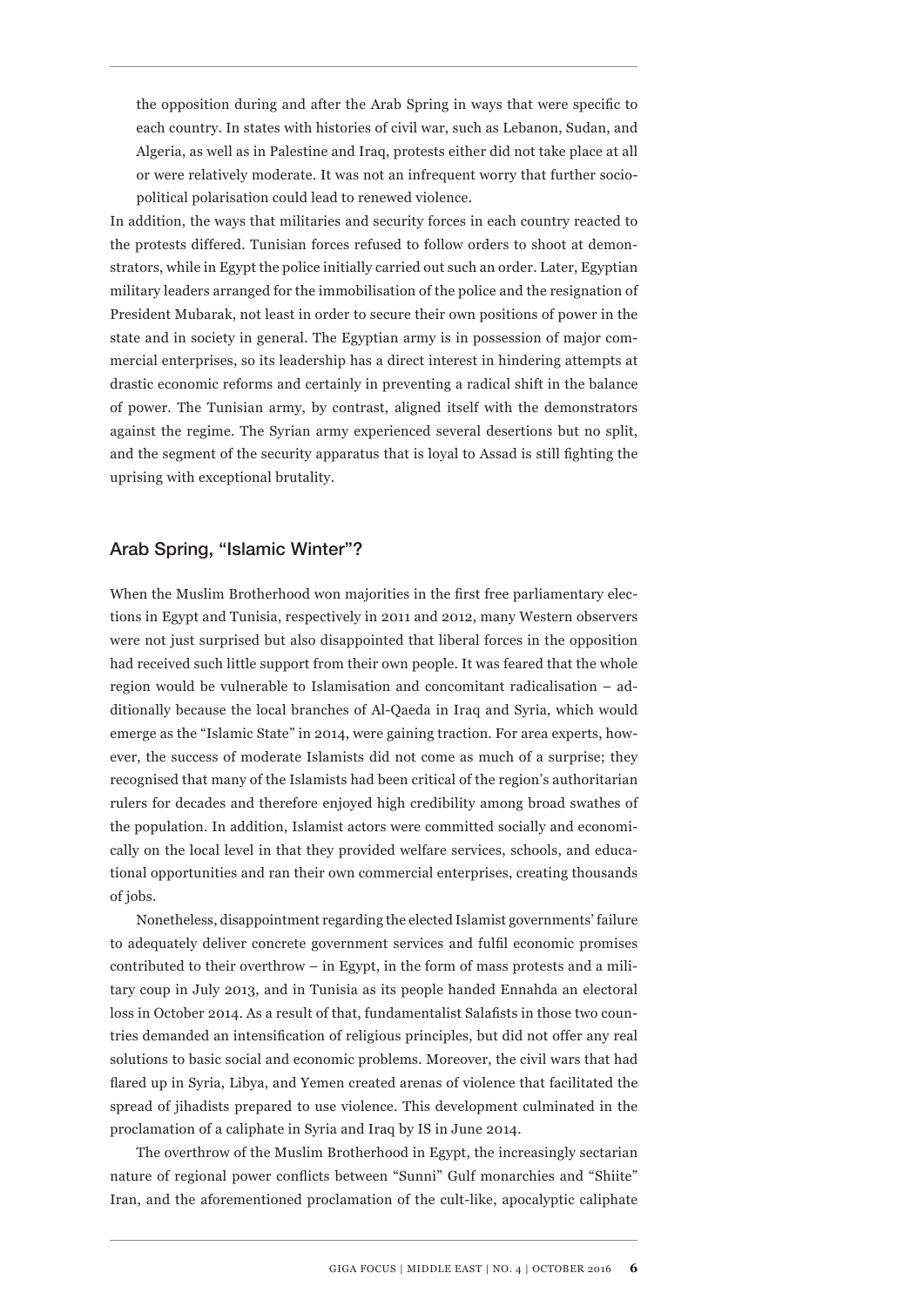led to an enormous crisis in the religious self-projection of Sunni Islam. Whether moderate Islamists will end up radicalising in a climate of state repression and civil war, or whether they will be able to develop a more tolerant and pluralistic model to counter the radical one embodied by Al-Qaeda and IS, represents one of the most salient unknowns for the future of the region (Rosiny 2016).

#### Realistic Prospects for the Arab World

The Arab Spring was not spurred by coincidental or spontaneous protest movements. Much more responsible were the pervasive structural conflicts that have been plaguing the relationship between the rulers and the ruled in Arab states for decades. Corrupt authoritarian regimes that had acceded to power in the 1950s and 1960s as leaders of nationalistic republics with noble visions of political and economic progress proved themselves at the beginning of the twenty-first century to be institutionally and economically underdeveloped states and deeply divided societies evincing massive wealth gaps. Crossing social, ethnic, and religious boundaries, the Arab Spring was an expression of despair that reached critical mass at the beginning of 2011 despite both huge restrictions on freedoms and overt repression. Democratisation was on the minds of only very few; the movements were primarily about resolving grievances and achieving dignity, freedom, and justice. Tragically, not one of the demands in these areas has been met. In fact, the gap between the rich and the poor has widened, and the chances are fading that a comprehensive reform of the relevant political systems will take place. Worse still, a power struggle over regional leadership positions is causing local conflicts to escalate into bloody proxy wars. The drop in global energy market prices that began in 2014 aggravated these problems, as the regimes had to restrict their spending on material benefits.

With reference to the bleak situation in Syria, Libya, Iraq, and Yemen, Sunni regimes such as Sisi's Egypt and oil-rich Saudi Arabia caution that the alternative to their "stable" rule is neither political freedom nor democracy, but civil war and Islamist terrorism. The political elites are polarising their own people at the expense of certain ethnic and religious communities, presenting themselves as the "protectors of the people," and warning of foreign conspiracies and the threat posed by Shia Iran in order to justify the persecution of problematic critics and oppositional groups (Gengler 2016).

Neither Perthes (2015) nor Lynch (2016) foresees a decline in violence. European and other Western countries must prepare themselves for further fragmentation, including widespread violent conflicts and enduring confrontations between civic protest groups and repressive regimes. This pessimistic perspective is more realistic than the fantasy of guided democratisation that was popular among European governments prior to the Arab Spring. What consequences will all of this have for scholarly engagement with the region, and what challenges will arise for German and European foreign and development policy?

Speaking from an academic perspective, we must not fall into old patterns of interpretation and assert that either a culturally contingent rejection of democracy or the lack of state institutions was responsible for the crisis in the region. An exclusive focus on the allegedly stabilising role of authoritarian regimes is also of no help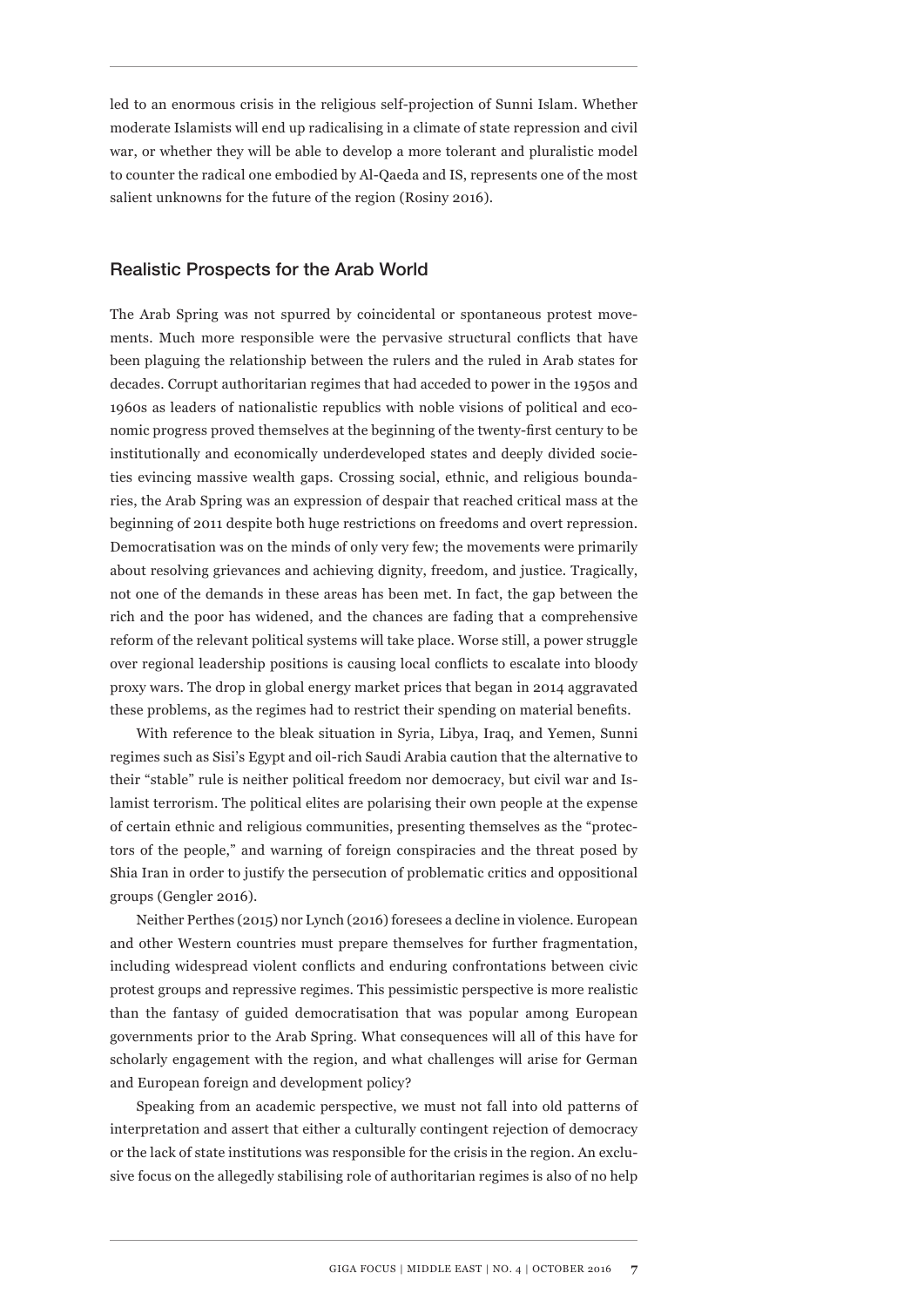here. In our view, there are three uncharted areas to which future research should look for a new perspective:

- 1. What current and future goals and strategies are being developed by moderate Islamist actors? Too little is known about how they will position themselves respective to the reconsolidated autocracies, the rise of Iran, the entrée of Russia into the concert of regional powers, the acts of violence carried out by Islamist terrorists, or with regard to the most urgent problems in the realms of social and economic development.
- 2. What conceptual and practical opportunities are there to establish power-sharing agreements among diverse religious, ethnic, social, and ideological groups? In the face of autocrats maintaining their grip on power and civil wars ending in military victories – which further weaken the states and generate only resentments and a desire for vengeance among those on the losing side – how can political actors be convinced that power sharing would be a win-win for all participants? What country-specific differences should be taken into account in the design and implementation of such arrangements? (Rosiny 2012, Rosiny 2015)
- 3. In what ways can the endogenous resource base be sustainably improved? Would it make sense, for example, to introduce new taxation systems? What kind of resistance would such initiatives encounter and how could that resistance be tempered? What kind of benefits for the call to political participation might be derived from all of these processes?

It will be a great challenge for Western politics to avoid reverting to a pre–Arab Spring mindset, which saw the West, focused primarily on regime stability, supporting dictators – ostensibly in order to prevent anarchy and Islamist terrorism. The desire for stability is tempting, but with it comes the significant risk of engendering, in the best-case scenario, a second Arab Spring or, in the worst-case scenario, the further spread of civil wars, terror, and state failure. Therefore, the following aspects must be part and parcel of a realistic and sustainable Middle East policy:

- 1. Germany must immediately cease arms exports to violent actors in the region and condemn arms exports by other countries, such as the United States, Russia, France, Great Britain, Eastern European countries, and China. Purported partners in the stabilisation, such as Saudi Arabia, Qatar, and Turkey, have become the region's arsonists, stoking the fires of ethnic-sectarian and ideological polarisation and contributing to the military escalation. In this way, they are partly responsible even for the latest mass refugee movements resulting from the wars in Syria and Yemen – as are, indirectly, the arms suppliers that facilitate these wars.
- 2. The German federal government and other European governments must energetically appeal to the Gulf monarchies to refrain from politicising ethnic-sectarian differences. This polarisation (which is being driven by the monarchies mostly for reasons reflecting political power calculations – via, for instance, religious programming over satellite channels), continues to feed off of itself and generate a religious hatred that nourishes radical groups such as the "Islamic State."
- 3. Germany and Europe must campaign more assertively for the establishment of inclusive, power-sharing governments in order to achieve the greatest possible level of participation among the various ethnic-sectarian, social, regional, and ideological groups and actors in Arab states. Only in this way can the exclusion of large portions of the population from political decisions and socio-economic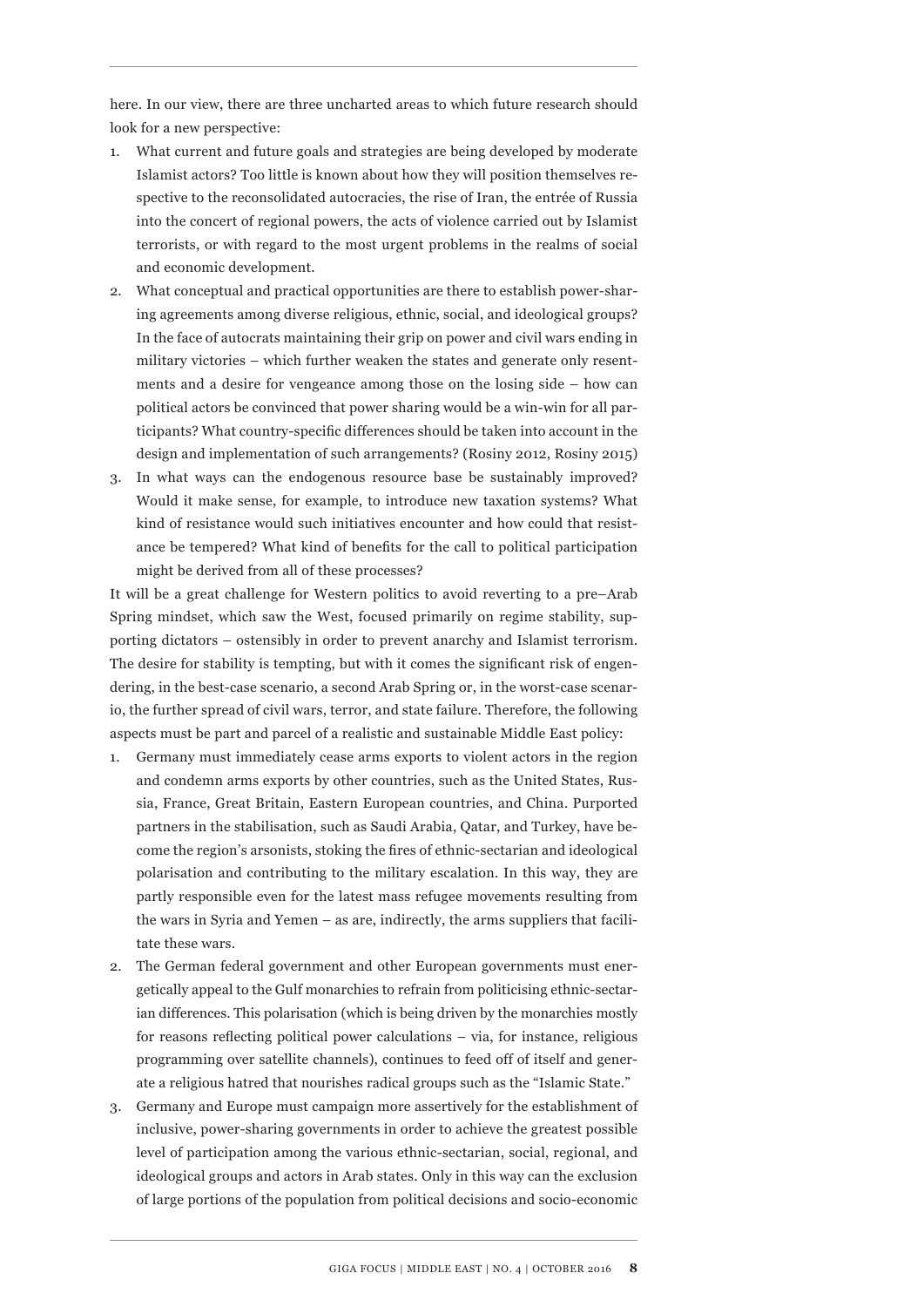development be overcome and a long-term stabilisation of the states, as well as the sustainable growth of the societies, be achieved.

4. The national budgets of Arab states – which are primarily financed through the export of natural resources, transfer payments from the rich oil monarchies to poorer states, and development aid – are on the verge of fiscal collapse. This is why replacing rentier-state revenue streams with sustainable and transparent sources of income – such as value-added taxes, corporate taxes, and income taxes – is considered a significant challenge. It is therefore in the interest of German and European politics to prioritise support for such reforms and simultaneously ensure that new taxes and fees are applied along the principles of social cushioning.

One of the most important strategies for research and politics, one which has thus far been under-utilised, would be to take a more pro-active refugee policy. The policy of the German federal government, increasingly orienting itself towards "defending against the flows of refugees" and "fighting the terrorist threat," should be replaced by a comprehensive strategy to tackle the root causes of the fleeing. The policy can certainly include a (temporary) admission of refugees from areas engulfed in civil war, in order to facilitate a local de-escalation, in that young men can escape the forced recruitment by fleeing. Many neighbouring states of centres of conflict such as Syria are already overwhelmed in terms of refugee intake. If the violent conflicts should spill over into Lebanon, Jordan, or Turkey because of these conditions, even larger numbers of refugees will set out for Europe.

Making a well-rounded education available to the refugees we take in can also contribute to sustainable engagement with the root causes of the fleeing. After the civil wars have ended, the refugees educated in Germany can be a particularly valuable resource for reconstruction programmes in the government and private sectors of their home countries.

Addressing these aspects as part of an academically sound research programme that would also include political consultation poses wide-ranging challenges for scholarship and consultancy on the Middle East. In order to really be able to capture the complexity and dynamics of such a multifaceted and conflict-laden region and to derive concrete plans of action, it is necessary to cultivate a viewpoint that is objective and historically grounded, that attests to regional experience, and that is bolstered by findings from comparative area studies (CAS) on other regions. It may be a platitude, but in the context of German area studies today, it is not a given.

## Bibliography

- Engin, Kenan (2011), Die fünfte Welle der Demokratisierung im islamisch-arabischen Raum?, in: *MIGRApolis Deutschland,* www.migrapolis-deutschland.de/ index.php?id=1994 (16 September 2016).
- Gengler, Justin (2016), The Political Economy of Sectarianism in the Gulf, in: *Carnegie Endowment for International Peace*, http://carnegieendowment.org/2016/ 08/29/political-economy-of-sectarianism-in-gulf-pub-64410 (02 September 2016).
- Gerges, Fawaz A. (2013), Introduction: A Rupture, in: Fawaz A. Gerges (Hrsg.), *The New Middle East: Protest and Revolution in the Arab World*, New York, NY: Cambridge University Press, 1-40.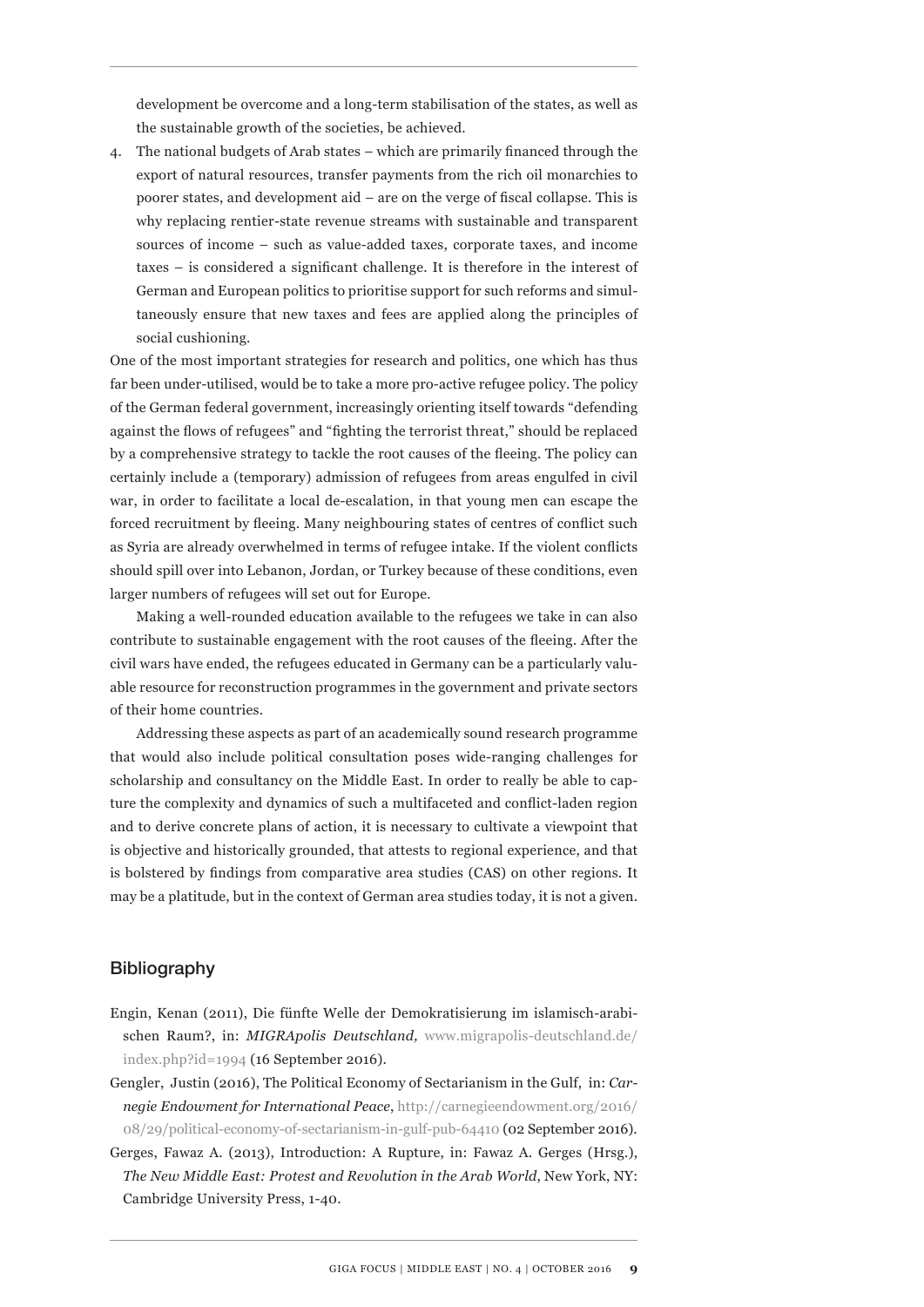- Howard, Marc Morjé, and Meir R. Walters (2014), Explaining the Unexpected: Political Science and the Surprises of 1989 and 2011*,* in: *Perspectives on Politics*, 12, 02, 394-408.
- Joffe, Josef (2011), *Die "Vierte Welle": Ursachen und Chancen des Arabischen Frühlings,* Berlin, www.bbaw.de/josef-joffe-festvortrag-2011.pdf (04 September 2016).
- Lynch, Marc (2016), *The New Arab Wars: Uprisings and Anarchy in the Middle East,* New York, NY: PublicAffairs.
- Perthes, Volker (2015), *Das Ende des Nahen Ostens, wie wir ihn kennen: Ein Essay*, Berlin: Suhrkamp Verlag.
- Schlumberger, Oliver (2012), Der "Arabische Frühling" und das Versagen westlicher Außenpolitik: Eine Fata Morgana "politischer Stabilität", in: *Der Bürger im Staat,* Landeszentrale für politische Bildung Baden-Württemberg, 1-2, 89-97.
- Schumann, Christoph (2015), Die politische Artikulation der Gesellschaft: Politische Ordnung und Revolte in der Arabischen Welt, in: Georges Tamer, Hanna Röbbelen and Peter Lintl (eds), *Arabischer Aufbruch: Interdisziplinäre Studien zur Einordnung eines zeitgeschichtlichen Phänomens*, Baden-Baden: Nomos.

# The Authors

Dr. Stephan Rosiny is a political scientist and a specialist in Islamic studies. Since 2010 he has been a research fellow at the GIGA Institute of Middle East Studies and a member of Research Programme (RP) 2, "Peace and Security." He headed a project funded by the Volkswagen Foundation on power sharing in multi-ethnic societies of the Middle East. His research interests are Islamism and violence and religion in the Middle East.

stephan.rosiny@giga-hamburg.de, www.giga-hamburg.de/en/team/rosiny

Dr. Thomas Richter is a senior research fellow at the GIGA Institute of Middle East Studies and a member of RP 1, "Accountability and Participation," and RP 4, "Power and Ideas." His current areas of research include authoritarian regimes, rentierstate theory, and policy diffusion. He is also one of the leaders of the International Diffusion and Cooperation of Authoritarian Regimes (IDCAR) research network, funded by the Leibniz Association.

thomas.richter@giga-hamburg.de, www.giga-hamburg.de/en/team/richter

# Related GIGA Research

Within Research Programme 1, "Accountability and Participation," the dynamics of authoritarian rule are comparatively analysed in the "Authoritarian Politics" research team. One focal point here is the Arab monarchies.

Research Programme 2, "Peace and Security," investigates peace and conflict in Africa, Asia, Latin America, and the Middle East, as well as international trends in violence and security.